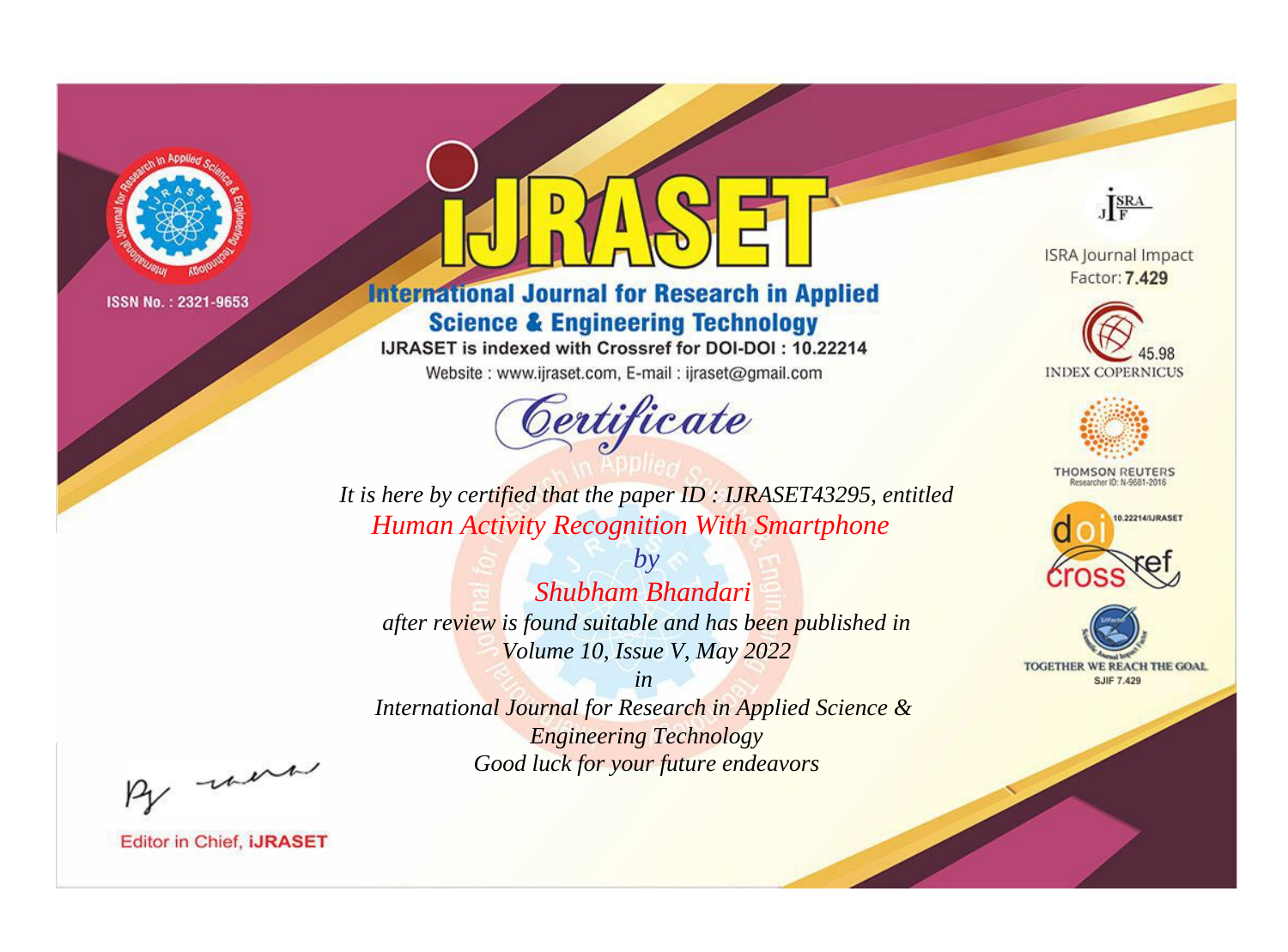

# **International Journal for Research in Applied Science & Engineering Technology**

IJRASET is indexed with Crossref for DOI-DOI: 10.22214

Website: www.ijraset.com, E-mail: ijraset@gmail.com



JERA

**ISRA Journal Impact** Factor: 7.429





**THOMSON REUTERS** 



TOGETHER WE REACH THE GOAL **SJIF 7.429** 

*It is here by certified that the paper ID : IJRASET43295, entitled Human Activity Recognition With Smartphone*

*by Aishwarya Biradar after review is found suitable and has been published in Volume 10, Issue V, May 2022*

*in* 

*International Journal for Research in Applied Science & Engineering Technology Good luck for your future endeavors*

By morn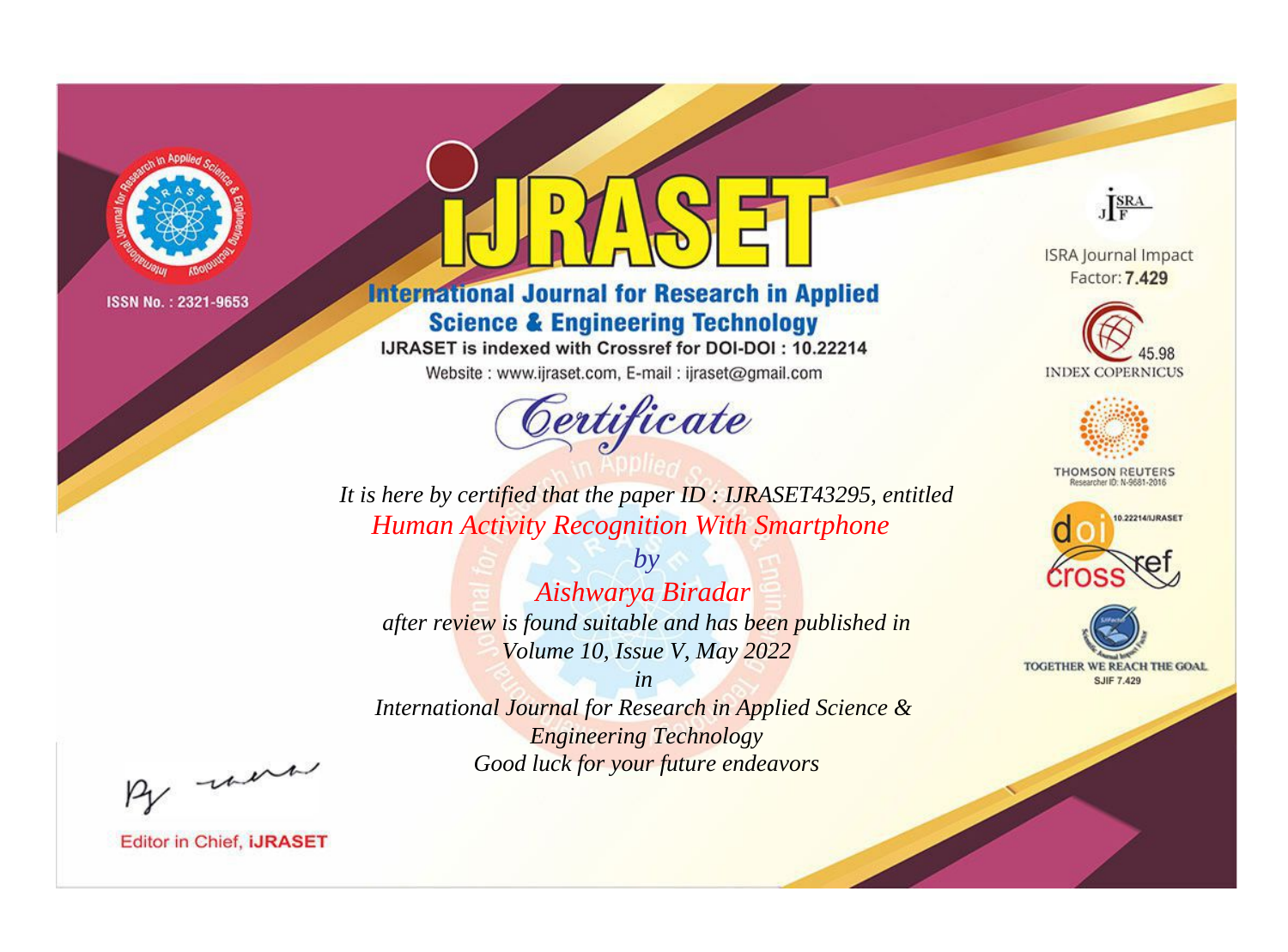

# **International Journal for Research in Applied Science & Engineering Technology**

IJRASET is indexed with Crossref for DOI-DOI: 10.22214

Website: www.ijraset.com, E-mail: ijraset@gmail.com



JERA

**ISRA Journal Impact** Factor: 7.429





**THOMSON REUTERS** 



TOGETHER WE REACH THE GOAL **SJIF 7.429** 

*It is here by certified that the paper ID : IJRASET43295, entitled Human Activity Recognition With Smartphone*

*by Aditi Kshirsagar after review is found suitable and has been published in Volume 10, Issue V, May 2022*

*in* 

*International Journal for Research in Applied Science & Engineering Technology Good luck for your future endeavors*

By morn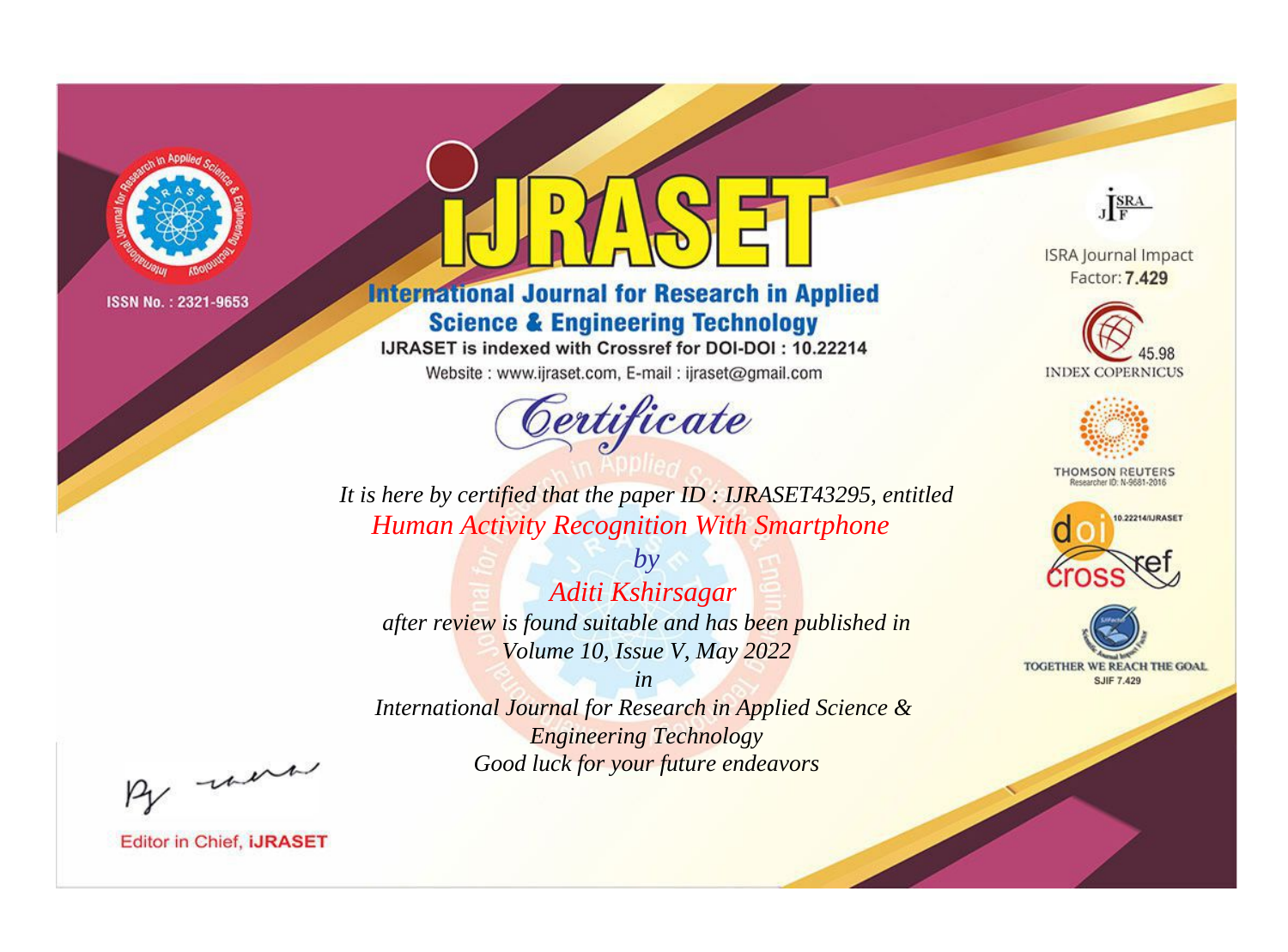

# **International Journal for Research in Applied Science & Engineering Technology**

IJRASET is indexed with Crossref for DOI-DOI: 10.22214

Website: www.ijraset.com, E-mail: ijraset@gmail.com



JERA

**ISRA Journal Impact** Factor: 7.429





**THOMSON REUTERS** 



TOGETHER WE REACH THE GOAL **SJIF 7.429** 

*It is here by certified that the paper ID : IJRASET43295, entitled Human Activity Recognition With Smartphone*

*by Preeti Biradar after review is found suitable and has been published in Volume 10, Issue V, May 2022*

*in* 

*International Journal for Research in Applied Science & Engineering Technology Good luck for your future endeavors*

By morn